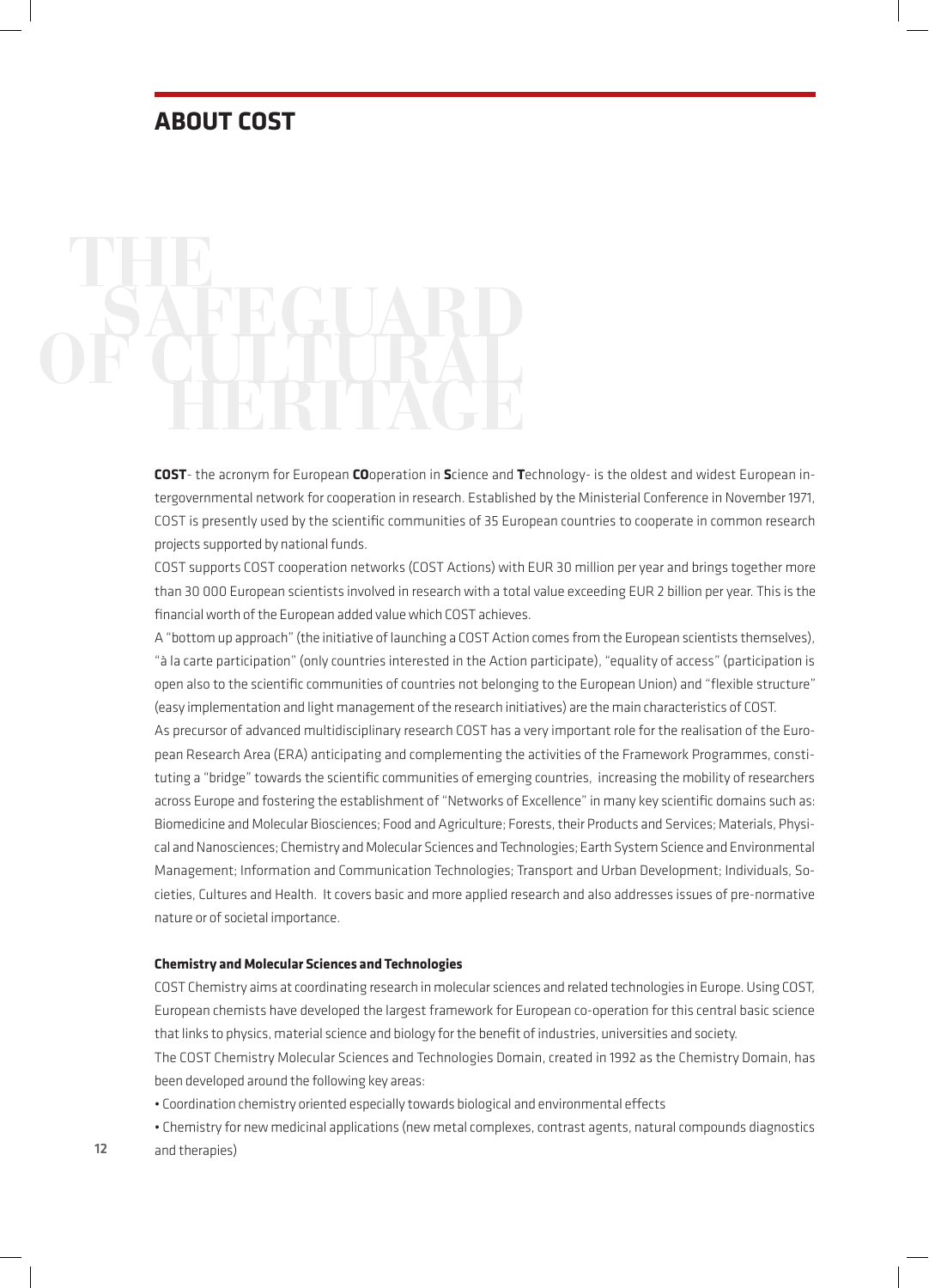- New molecules, materials and processes based on talysis and biocatalysis
- Supramolecular chemistry and biochemistry (nano chemistry, nanomaterials and membranes)
- Chemistry under particular and extreme conditions (surfaces and interfaces, high pressure
- chemistry, supercritical fluids, microwave chemistry)
- Theoretical and computational chemistry
- Prebiotic chemistry and chemistry of the origin of life
- Sustainable/green chemistry

At the beginning of 2006, 20 COST Chemistry Actions with their 113 Working Group projects were operational involving some 3500 scientists working in 1100 research teams from 31 COST countries.

# **Materials, Physics and Nano-Sciences**

The Domain is home to material science, covering from conception through production, characterization, examination, evaluation, fabrication, joining to actual application and service, including related databases, simulation tools, standards and inspections. The Domain covers the full range of materials on length scales down to the nano-meter and atomic range, including surface modifications and the corresponding change in physical properties. The Domain supports exploratory basic research as well as applied research in physics as a key to understanding the laws governing the behaviour of matter and energy. The following examples illustrate aspects of research in this Domain. The scope of the Domain is not restricted to these activities but will adjust to changes arising from novel ideas within European research community.

New developments in industrial technology and technology driven projects requiring the synthesis of new material. In this context, materials science, physics and nano-science or combinations thereof will be supported from this domain. Especially physics underpins many industries and technological processes; it contributes to the synthesis of new materials and to a broad variety of new devices based on the progress made in areas such as optics, plasma physics, surface physics, materials simulation and others.

Emerging Technologies for energy supply, telecommunication biotechnology and related sectors which trigger innovative progress in conventional sectors such as power technology, transport, aerospace, lighting, and monitoring or the establishment of completely new technology areas. Cultural Heritage: The sciences contributing to this Domain are part of Cultural Heritage as they answer the most fundamental scientific questions related to the ageing of various kinds of objects of art. Therefore the Domain is also responsible for Actions in Cultural Heritage focusing on restoration and conservation of ancient architecture, built environment and artefacts. Multidisciplinary Research: Materials science and, to an even larger extent, nano-science are multidisciplinary research fields, therefore this Domain maintains active interaction with other COST domains on all relevant issues such as, for example, environment, global warming and social aspects of nanotechnology. By recognizing the huge potential of nano-sciences in such different areas the Domain encourages multidisciplinary actions and cooperates closely with the other Domains. Therefore, new ideas and initiatives are welcome as well as all ideas with high interdisciplinary elements and close links and overlaps with other Domains.

# **Individuals, Societies, Cultures and Health**

This Domain supports the development of knowledge and insights for citizens, democratic debate and decisionmaking in the public, private and voluntary spheres. The following examples illustrate aspects of potential research topics in this Domain. The scope of the Domain is not restricted to these activities.